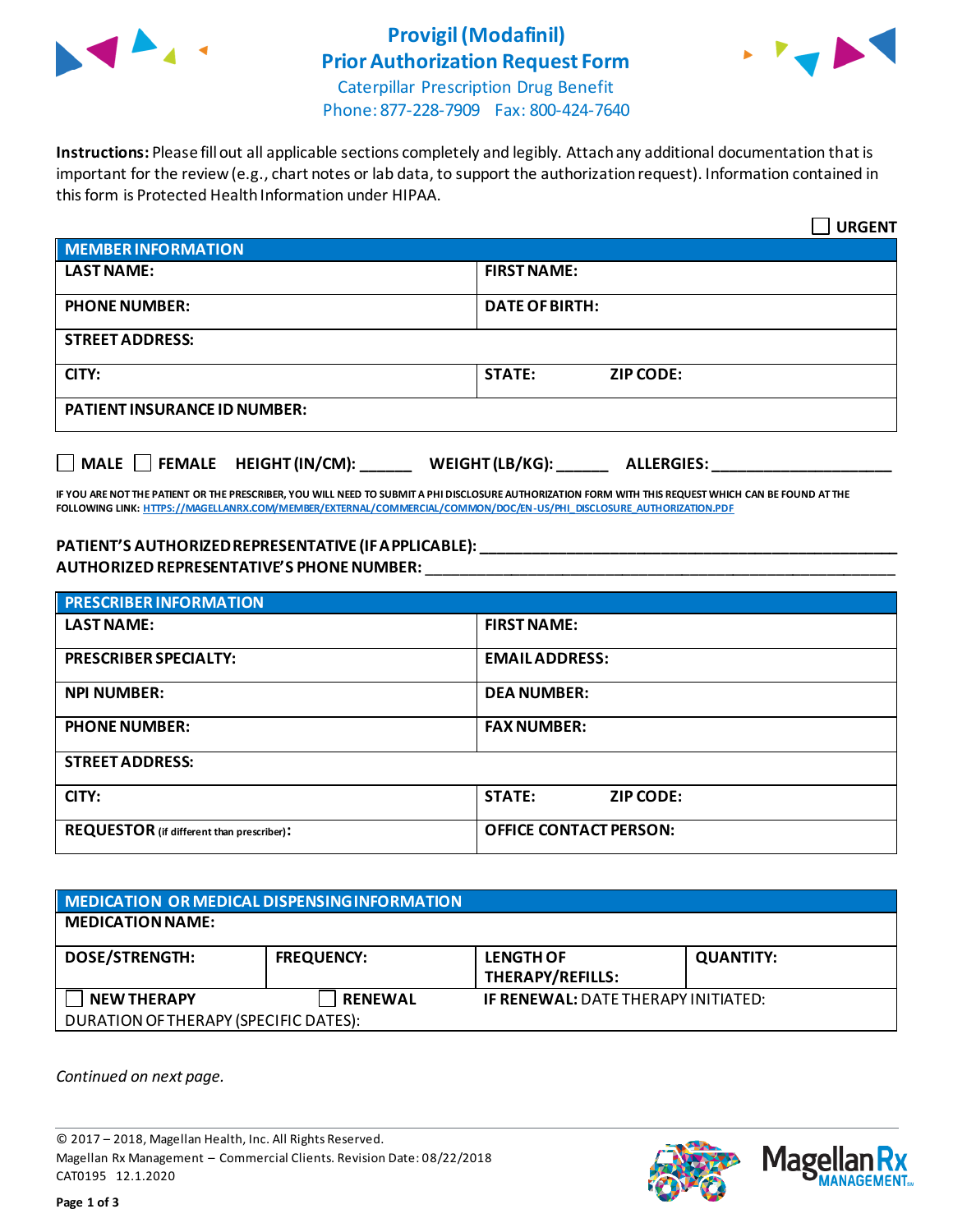

## **Provigil(Modafinil) Prior Authorization Request Form**



Caterpillar Prescription Drug Benefit Phone: 877-228-7909 Fax: 800-424-7640

| <b>MEMBER'S LAST NAME:</b>                                                                                                                                                       | <b>MEMBER'S FIRST NAME:</b>                                                                     |                                                |  |
|----------------------------------------------------------------------------------------------------------------------------------------------------------------------------------|-------------------------------------------------------------------------------------------------|------------------------------------------------|--|
| 1. HAS THE PATIENT TRIED ANY OTHER MEDICATIONS FOR THIS CONDITION?                                                                                                               |                                                                                                 | N<br>YES (if yes, complete below)              |  |
| <b>MEDICATION/THERAPY (SPECIFY</b><br>DRUG NAME AND DOSAGE):                                                                                                                     | <b>DURATION OF THERAPY (SPECIFY</b><br>DATES):                                                  | <b>RESPONSE/REASON FOR</b><br>FAILURE/ALLERGY: |  |
| <b>2. LIST DIAGNOSES:</b>                                                                                                                                                        |                                                                                                 | $ICD-10$ :                                     |  |
| $\square$ Narcolepsy<br>□ Obstructive sleep apnea/hypopnea syndrome (OSAHS)<br>□ Primary (idiopathic) hypersomnia<br>□ Shift work sleep disorder (SWSD)<br>$\square$ Depression  |                                                                                                 |                                                |  |
| □ Other diagnosis: ____________________ICD-10__________________________________                                                                                                  |                                                                                                 |                                                |  |
| PRIOR AUTHORIZATION.                                                                                                                                                             | 3. REQUIRED CLINICAL INFORMATION: PLEASE PROVIDE ALL RELEVANT CLINICAL INFORMATION TO SUPPORT A |                                                |  |
| <b>Clinical Information:</b>                                                                                                                                                     |                                                                                                 |                                                |  |
| Is the drug to be used in a clinical trial? $\Box$ Yes $\Box$ No                                                                                                                 |                                                                                                 |                                                |  |
| For narcolepsy or primary (idiopathic) hypersomnia, answer the following:                                                                                                        | Does the patient have a sleep study report? $\Box$ Yes $\Box$ No Please provide documentation.  |                                                |  |
|                                                                                                                                                                                  | For obstructive sleep apnea/hypopnea syndrome (OSAHS), answer the following:                    |                                                |  |
|                                                                                                                                                                                  | Is the patient currently using continuous positive airway pressure (CPAP)? $\Box$ Yes $\Box$ No |                                                |  |
|                                                                                                                                                                                  | Is the patient unable to use CPAP for one of the following reasons below? $\Box$ Yes $\Box$ No  |                                                |  |
| If yes, please select:<br>$\Box$ Intolerant to CPAP<br>□ Contraindication to CPAP                                                                                                |                                                                                                 |                                                |  |
| For shift work sleep disorder, answer the following:                                                                                                                             | Does the patient work the 3rd shift at any nights between 1am and 5am? $\Box$ Yes $\Box$ No     |                                                |  |
| For depression, answer the following:<br>Is the medication being prescribed by a psychiatrist? $\Box$ Yes $\Box$ No<br>Is the patient on an antidepressant? $\Box$ Yes $\Box$ No |                                                                                                 |                                                |  |
| © 2017 - 2018, Magellan Health, Inc. All Rights Reserved.                                                                                                                        |                                                                                                 |                                                |  |

Magellan Rx Management – Commercial Clients. Revision Date: 08/22/2018 CAT0195 12.1.2020